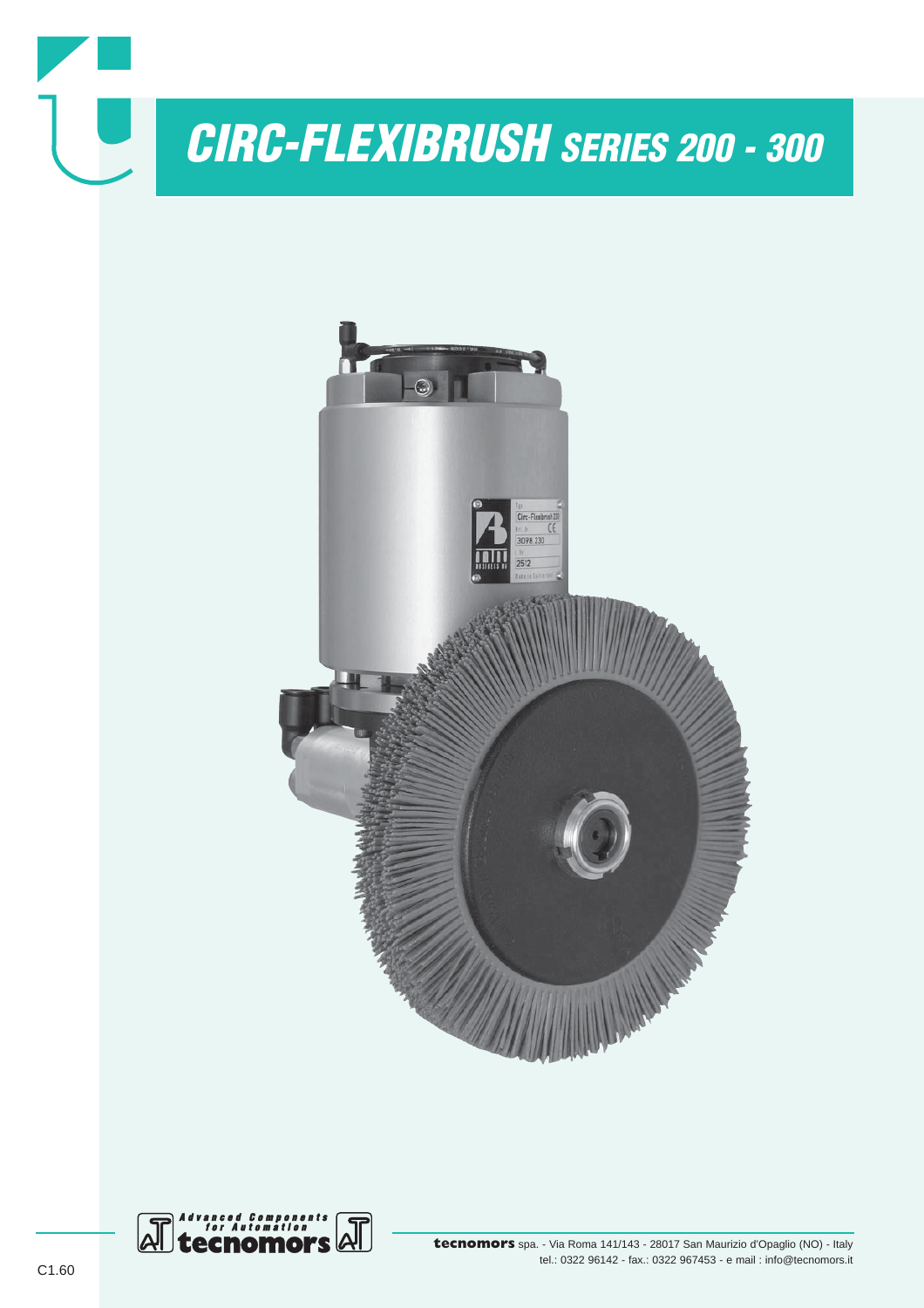## *CIRC-FLEXIBRUSH SERIES 200 - 300*

L'utensile a spazzola radiale CIRC-FLEXIBRUSH SERIES 200 può essere utilizzato per sbavare pezzi di dimensioni rilevanti dopo la lavorazione, per arrotondare i bordi affilati (in particolare in aree difficilmente accessibili) nonché per una sbavatura leggera. **I**

Il mandrino a spazzola ha una flessione radiale mentre la pressione richiesta è gestita dal controllo del programma.

L'usura della spazzola è monitorata da un sensore e compensata dal controllo del programma. La direzione di rotazione è reversibile.

L'utensile a spazzola può essere montato in posizione statica sul portautensile (Toolstand) o sul braccio del robot. Nel caso di cambio automatico di questi utensili, è disponibile un cambio-attrezzi (Changing System).

È previsto l'uso di spazzole a coppa.

Per garantire il funzionamento ottimale del motore é necessario utilizzare aria compressa filtrata e lubrificata.

The radial brushing tool CIRC-FLEXIBRUSH SERIES 200 can be used for deburring of large parts after machining, rounding of sharp edges (particularly in badly accessible areas) as well as for light deflashing. **GB**

The brushing spindle is radially compliant while the necessary pressure is monitored by program control. The wear of the brush is monitored by a sensor and compensated by program control. The rotating direction is reversible.

The brushing tool can either be mounted stationary onto a tool stand (Toolstand) or onto the robot arm. If these tools at the robot have to be changed automatically, a tool changer (Changing Systems) is available.

Commercially available cup brushes can be used.

To assure an optimal life of the air motors the compressed air must be cleaned and lubricated.

Die Radial-Bürstwerkzeuge CIRC-FLEXIBRUSH SERIES 200 sind für das Entgraten von grossen Werkstücken vorgesehen. Sie eignen sich zum Entgraten nach dem Bearbeiten, Verrunden von scharfen Kanten oder für leichte Verputzarbeiten (speziell an schlecht zugängli-chen Stellen). **D**

Der Bürsteinsatz ist radial beweglich gelagert. Die Bürste passt sich so optimal den Konturen an. Die Anpresskraft kann vom Roboterprogramm gesteuert werden. Der Bürstenverschleiss wird mittels Sensor überwacht und von der Robotersteuerung kompensiert. Die Drehrich-tung ist umsteuerbar.

Das Bürstwerkzeug kann entweder am Roboterarm oder stationär an einem Werkzeugständer (Toolstand) angebaut werden. Sollen diese Werkzeuge am Roboter automatisch gewechselt werden, so steht ein Werkzeug-Wechselsystem (Changing System) zur Verfügung.

Es können handelsübliche Bürsteinsätze verwendet werden.

Für eine optimale Funktion der Luftmotoren wird gerei-nigte und geölte Druckluft benötigt.

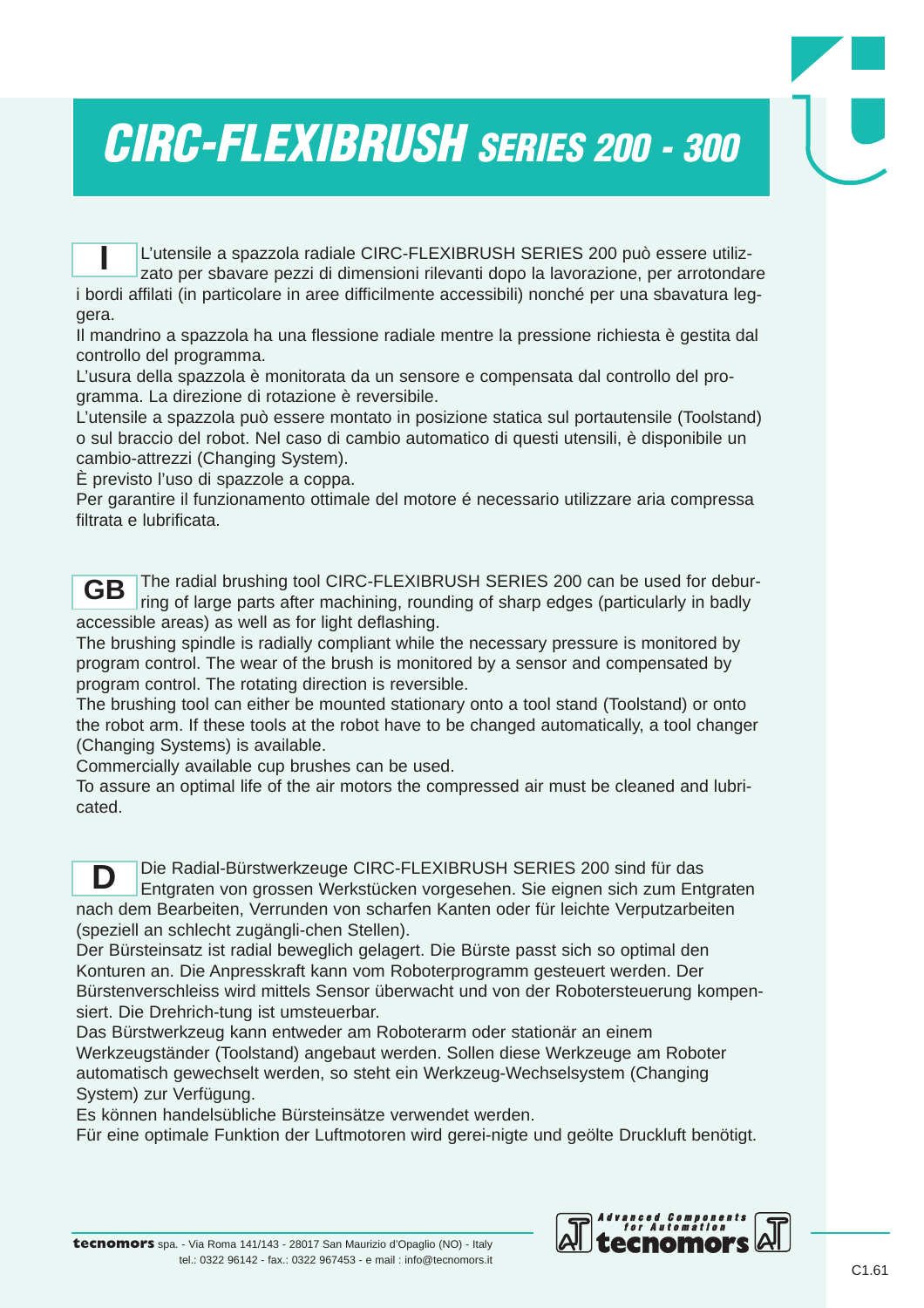*CIRC-FLEXIBRUSH SERIES 200*

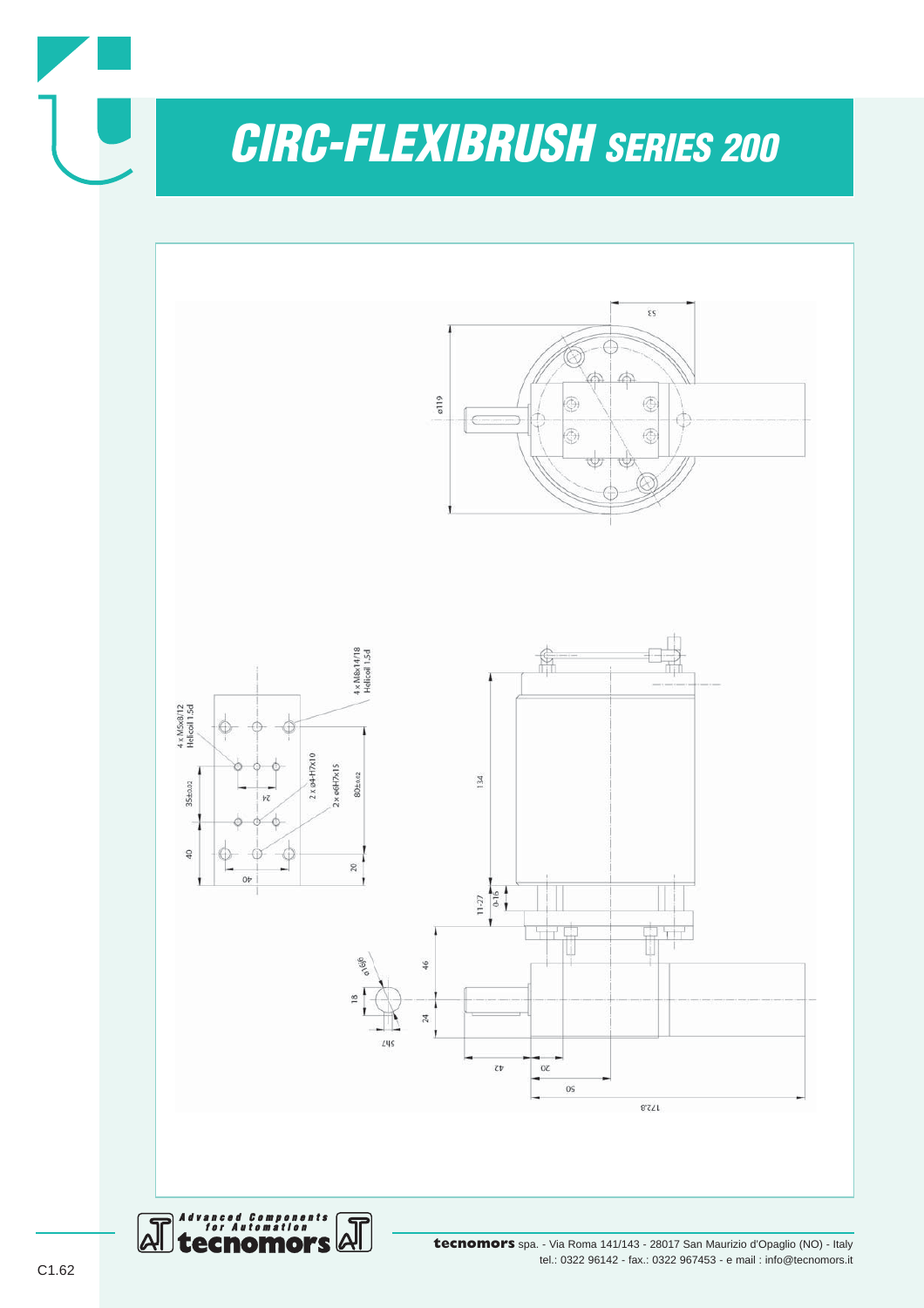## *CIRC-FLEXIBRUSH SERIES 200*

| <b>DATI TECNICI</b> Circ-flexibrush 220 Circ-flexibrush 230 Circ-flexibrush 232                                                                                                                                                |  |        |
|--------------------------------------------------------------------------------------------------------------------------------------------------------------------------------------------------------------------------------|--|--------|
|                                                                                                                                                                                                                                |  |        |
|                                                                                                                                                                                                                                |  |        |
|                                                                                                                                                                                                                                |  |        |
| Direzione di rotazione contra contra contra controllare contra controllare controllare controllare controllare controller controller controller controller controller controller controller controller controller controller c |  |        |
|                                                                                                                                                                                                                                |  |        |
|                                                                                                                                                                                                                                |  |        |
|                                                                                                                                                                                                                                |  |        |
|                                                                                                                                                                                                                                |  |        |
| lngressi alimentazione aria 2xG1/4, 12/4 mm 2xG1/4, 12/4 mm 2xG1/4, 12/4 mm                                                                                                                                                    |  |        |
|                                                                                                                                                                                                                                |  |        |
|                                                                                                                                                                                                                                |  |        |
|                                                                                                                                                                                                                                |  |        |
|                                                                                                                                                                                                                                |  |        |
| <b>ACCESSORI OPZIONALI</b>                                                                                                                                                                                                     |  | Codice |
|                                                                                                                                                                                                                                |  |        |
|                                                                                                                                                                                                                                |  |        |
| Altre velocità e spazzole diverse su richiesta.                                                                                                                                                                                |  |        |

| SPECIFICATIONS Circ-flexibrush 220 Circ-flexibrush 230 Circ-flexibrush 232 |  |      |
|----------------------------------------------------------------------------|--|------|
|                                                                            |  |      |
|                                                                            |  |      |
|                                                                            |  |      |
|                                                                            |  |      |
|                                                                            |  |      |
|                                                                            |  |      |
|                                                                            |  |      |
|                                                                            |  |      |
|                                                                            |  |      |
|                                                                            |  |      |
|                                                                            |  |      |
|                                                                            |  |      |
|                                                                            |  |      |
| <b>OPTIONAL ACCESSORIES</b>                                                |  | Code |
|                                                                            |  |      |
|                                                                            |  |      |
| Other speeds and brush types on request.                                   |  |      |

| TECHNISCHE DATEN Circ-flexibrush 220 Circ-flexibrush 230 Circ-flexibrush 232 |  |             |
|------------------------------------------------------------------------------|--|-------------|
|                                                                              |  |             |
|                                                                              |  |             |
|                                                                              |  |             |
|                                                                              |  |             |
|                                                                              |  |             |
|                                                                              |  |             |
|                                                                              |  |             |
|                                                                              |  |             |
|                                                                              |  |             |
|                                                                              |  |             |
|                                                                              |  |             |
|                                                                              |  |             |
|                                                                              |  |             |
| Ergänzendes Zubehör                                                          |  | Artikel-Nr. |
|                                                                              |  |             |
|                                                                              |  |             |
| Analous Dushmables und Dünstenbusse auf Anfrons                              |  |             |

Andere Drehzahlen und Bürstentypen auf Anfrage.

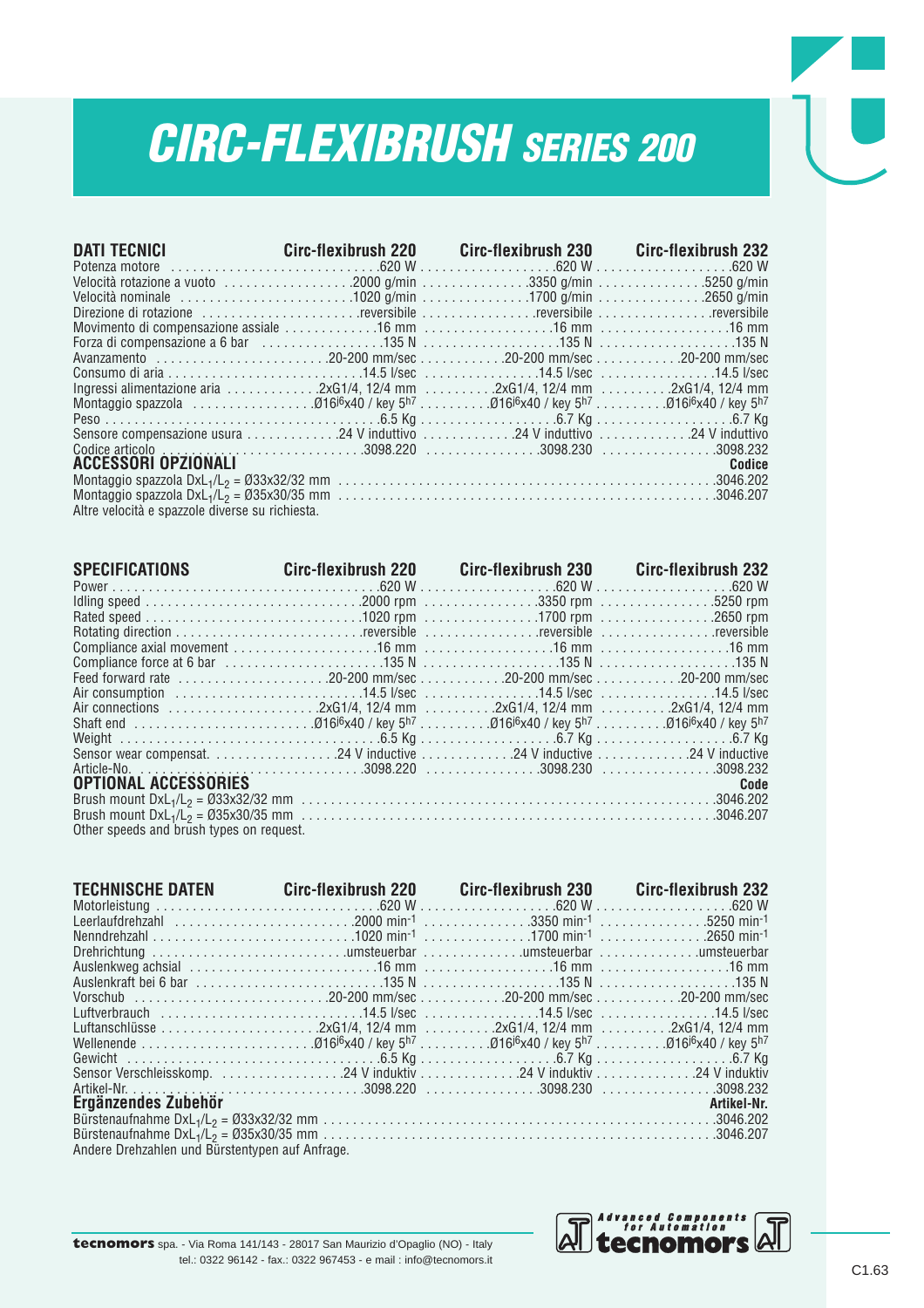